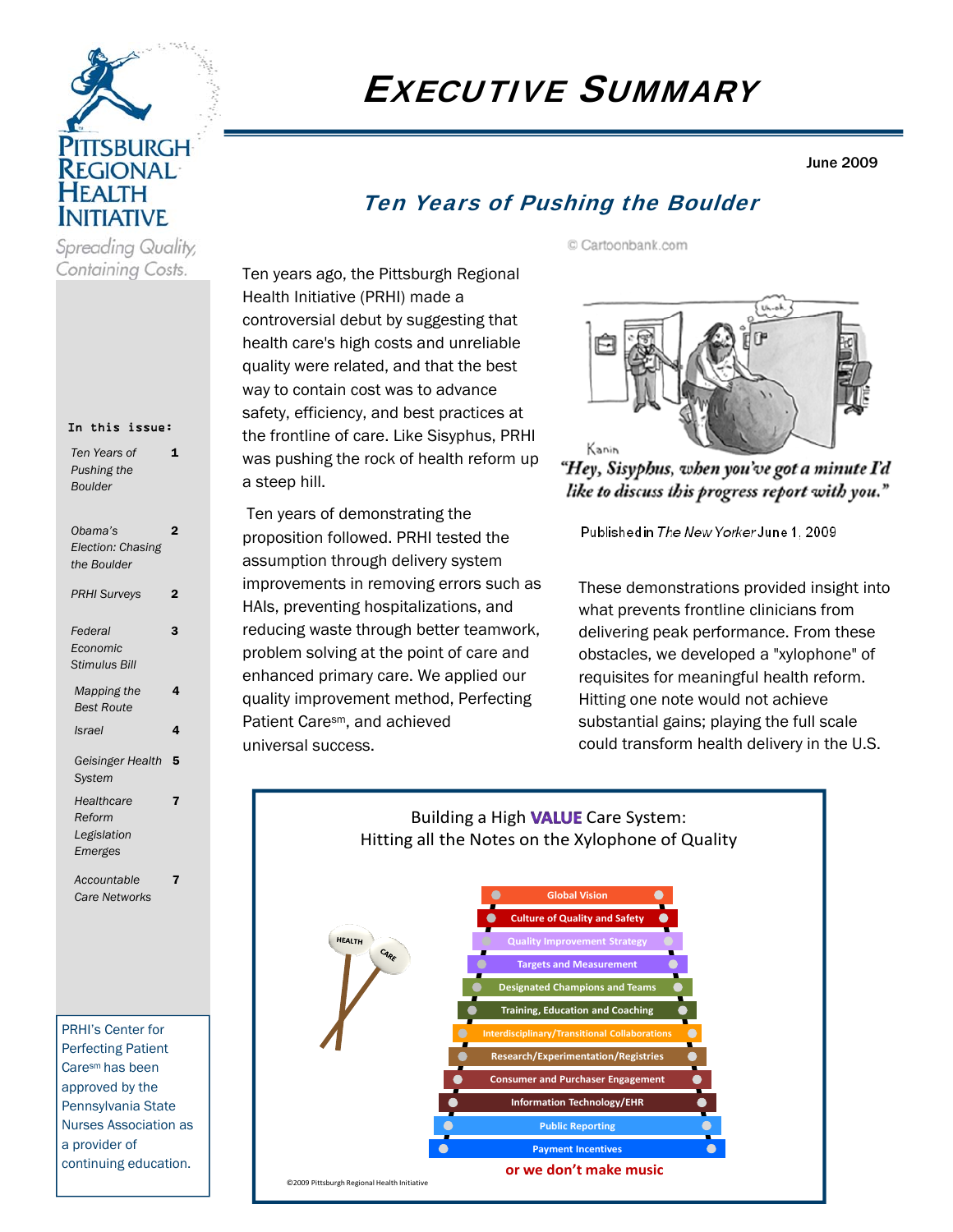# Obama's Election: Chasing the Boulder



After five months of a new Administration in Washington, PRHI is now happily chasing the boulder of health reform down the hill.

As a candidate, Barack Obama committed to comprehensive

healthcare reforms. His Presidential Transition Team then moved to swift Congressional enactment of federal economic stimulus legislation that includes huge boosts for health information technology and healthcare quality improvement. These provisions are being implemented with unprecedented speed, even as the White House and Congress are immersed in developing legislation that will make sweeping changes in our nation's health care system.

PRHI is playing a supportive role in these historic

developments. PRHI staff and stakeholders have traveled across Pennsylvania, throughout the United States, and halfway around the world to learn about potential models for healthcare reform. More miles were logged traveling back and forth to Washington, D.C. to promote our ideas for quality improvement and complementary payment reform.

The journey won't end until the President's signature is affixed to final healthcare reform legislation. But the ultimate destination is coming into view; legislation being drafted in Washington incorporates almost every PRHI priority. In the meantime, ongoing and imminent PRHI-sponsored demonstrations and clinical projects are putting our region at center stage for national healthcare transformation.

## PRHI Surveys

From two online surveys and follow-up discussions with area healthcare stakeholders, (consumers, physicians, hospitals, insurers, researchers/educators, and employers), PRHI produced for the Obama Administration two detailed healthcare policy reports and specific recommendations for action. Both PRHI reports were also forwarded to our Congressional delegation, the Governor's Office and state legislative leaders, and others involved in policy making.

The first report (http://www.prhi.org/documents/ PRHIFullReporttotheObamaTransitionTeam.pdf) set forth an ambitious series of PRHI recommendations for quality improvement, including regional quality demonstrations, quality measurement on basis of patient outcomes,

complementary payment reform, and strengthening primary care. The Consumer Health Coalition also furnished information gathered from local consumers about access, quality and affordability.

The second report (http:// www.hcfutures.org/Pdfs/News/ RHCW\_Stakeholder\_Recommendations.pdf) set forth recommendations for addressing regional healthcare workforce problems. A large majority of respondents described an "urgent" situation across the full range of healthcare occupations, including primary care physicians, nurses, technologists and technicians, nursing assistants.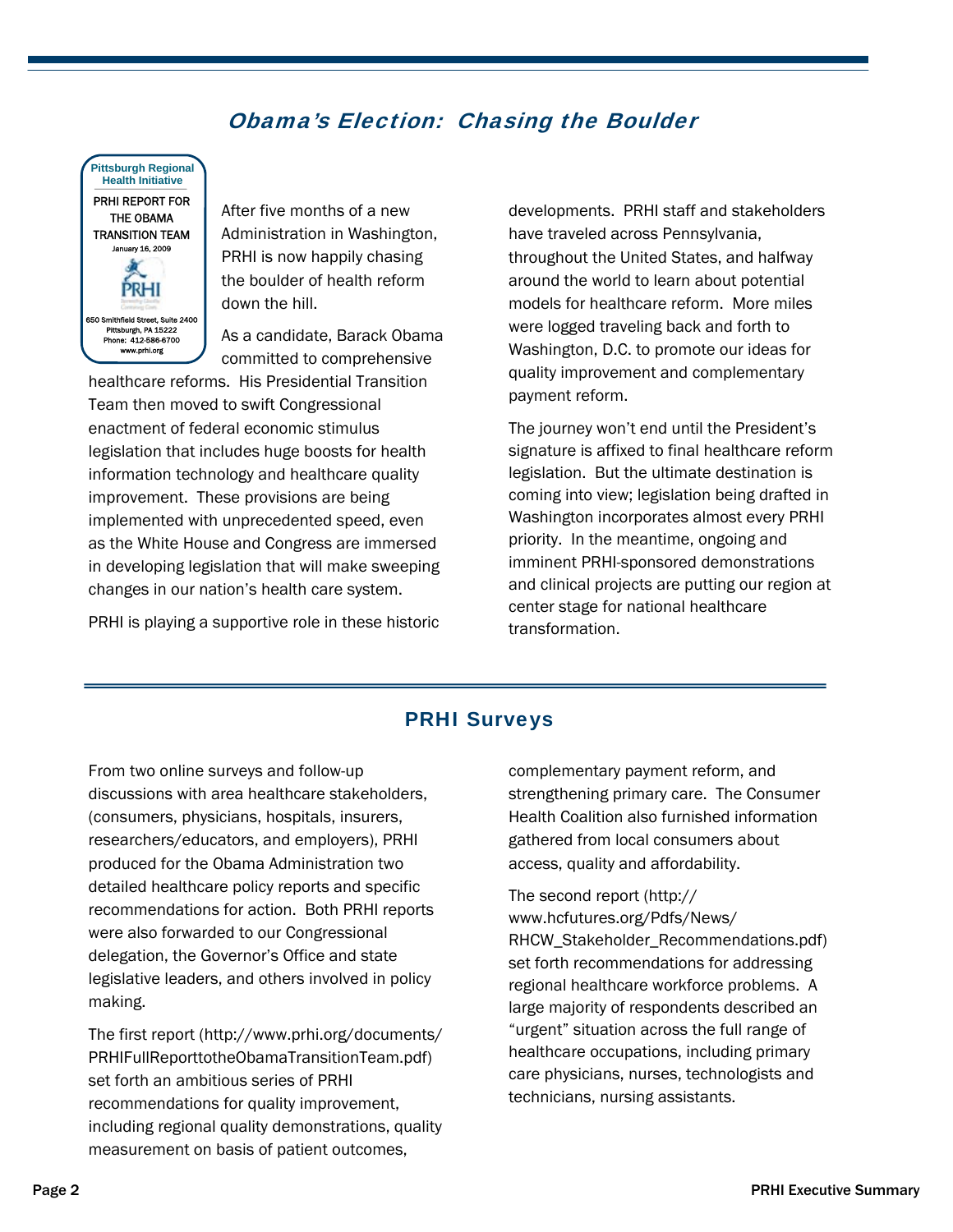# Federal Economic Stimulus Bill

# Hitting the Right Notes: HIT, Quality Improvement, Disease Management

The federal economic stimulus bill enacted earlier this year (The American Recovery and Reinvestment Act, or ARRA) featured two other major healthcare initiatives that match current PRHI projects and priorities.

ARRA appropriated more than \$30 billion for health information technology, providing financial incentives for physicians to implement and make "meaningful use" of electronic health records (EHRs). These incentives -- up to \$44,000 for eligible physicians -- will be in effect from 2011-2016, after which Medicare and Medicaid reimbursements will be reduced for physicians that do not adopt EHRs. The purpose: give physicians the data they need, when they need it, to manage care and gauge performance.

For hundreds of Pittsburgh area physicians, however, federal financial incentives for EHRs will begin this year, two years earlier than under ARRA. With PRHI as its Community Partner, CMS (Centers for Medicare and Medicaid) this spring launched its national EHR Demonstration in southwestern Pennsylvania and at three other sites. The CMS EHR Demonstration will enable 138 small Pittsburgh area primary care practices to earn as much as \$40 million extra (up to \$290,000/practice) from Medicare over the next five years for adopting EHRs and hitting chronic disease quality benchmarks.

Primary care practice improvement and better disease management define two other regional demonstrations for which PRHI has a lead role: collaboration with the Governor's

Office of Health Care Reform on a regional chronic care improvement demonstration through which PRHI will provide training and support to about 20 smaller primary care practices; and a \$500,000 grant from the Commonwealth Fund to assist 12 local community health centers in attaining primary care practice performance standards.

Enhancing the CMS initiative, Highmark Blue Cross Blue Shield is also providing health information technology grants of up to \$7,000 for eligible physicians, and has committed \$1 million to PRHI and the support of 12 of their Provider Performance Consultants for training, coaching and technical assistance to any of the participating practices.

Another ARRA provision is \$1.1 billion earmarked for "comparative effectiveness research"(CER). CER was conceived to compare cost and efficacy among similar medications, medical equipment, etc. But PRHI and other regional quality coalitions support a different set of priorities: regional demonstrations to test better care delivery models.

PRHI's most recent clinical projects -- Reducing Hospital Readmissions, Integrating Treatment in Primary Care, and Medication Reconciliation: Pharmacy Agents for Change demonstrate both clinical and cost-saving improvements. All three of these projects are supported by local foundation grants from The Richard King Mellon, Fine, Jewish Healthcare, and Staunton Farm Foundations. Federal CER funds to expand and diversify such demonstrations will accelerate reforms.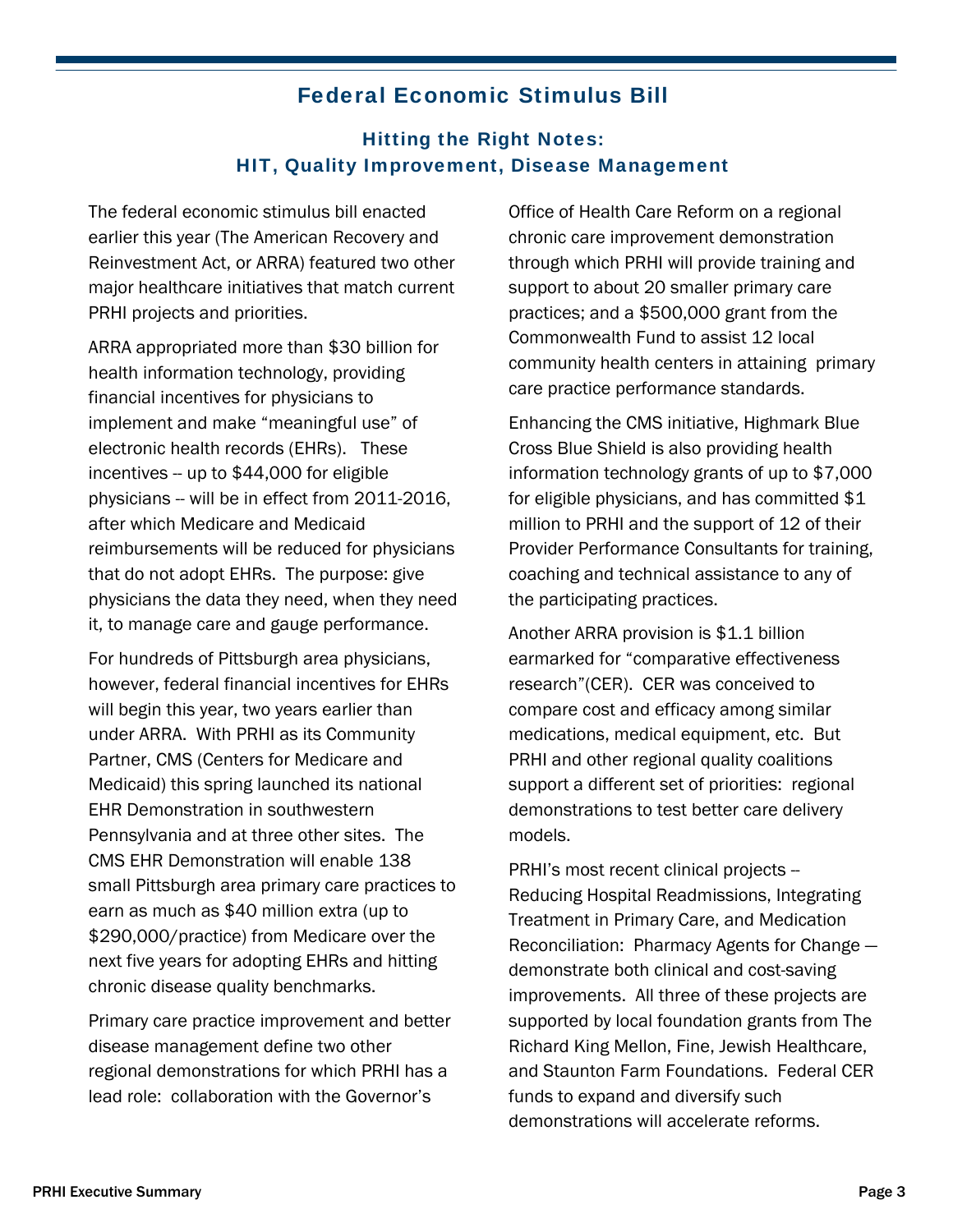# Around the World in Thirty Days Mapping the Best Route to Value-Driven Health Care

In a February 2009 *New Yorker* article, Atul Gawande, MD described how other developed nations' healthcare systems have evolved successfully from their differing cultures and histories. He argued that U.S. healthcare reform should evolve from the current system. But what direction should that take? PRHI embarked on a journey of enlightenment.

### Israel

A week-long, Jewish Healthcare Foundationsponsored Healthcare Mission to Israel in April enabled a group of 23 Pittsburgh-area and national healthcare experts to learn firsthand how Israel's healthcare system has developed. What they found was the most technologically advanced healthcare system in the world, a system that assured universal coverage for a diverse, challenging and growing population, produced services and population health of a very high quality, and at a much lower cost than the U.S.

Details will be published separately. PRHI and Israel's leading social science think-tank will collaborate on monographs that would suggest lessons learned and applications from the Israeli experience to guide U.S. decision making.



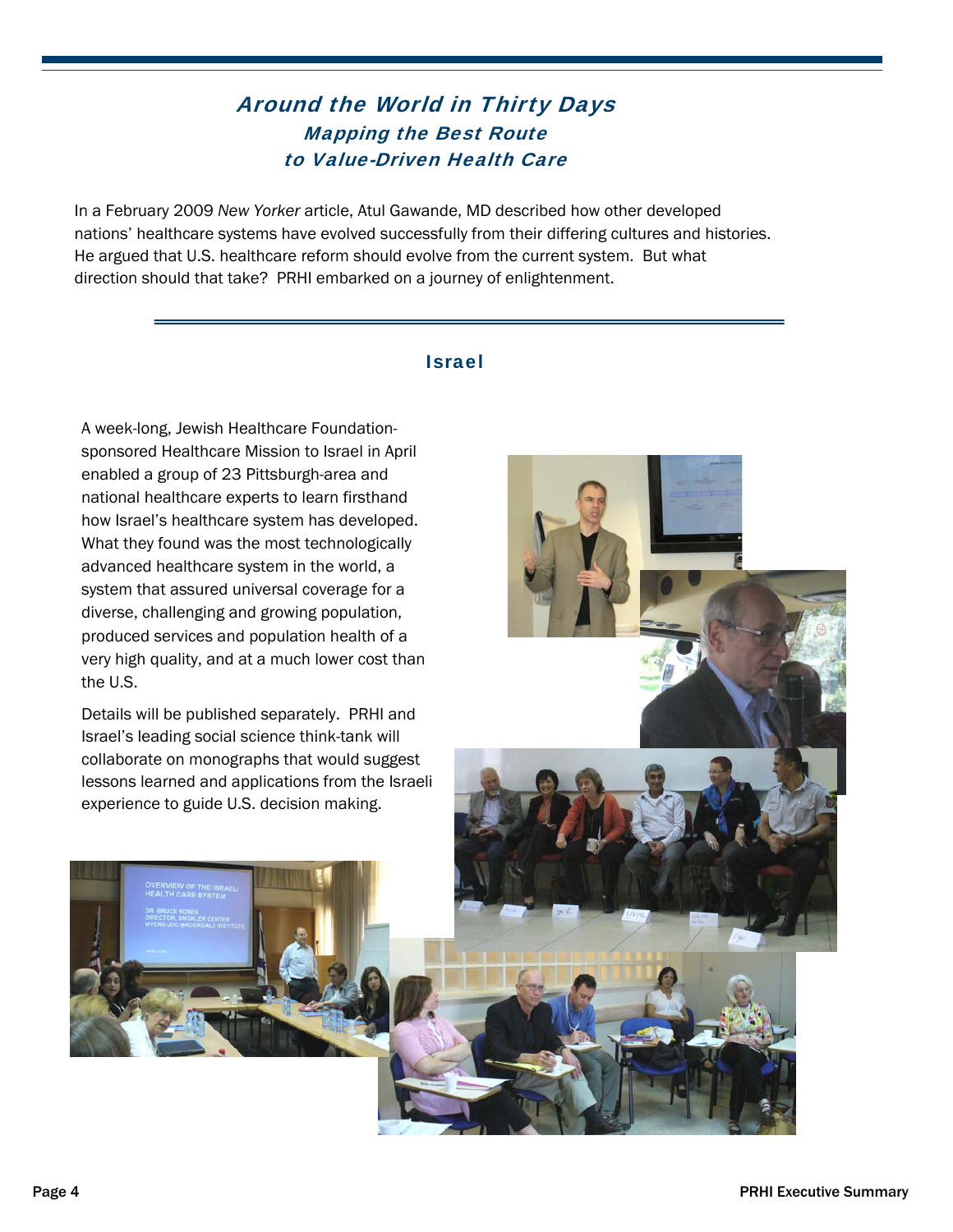### Geisinger Health System

Geisinger Health System, headquartered in Danville, Pennsylvania, has attracted a great deal of attention for visionary experiments in healthcare delivery improvement. During a visit this spring, PRHI staff and board members sought ideas.

Geisinger Health System (GHS) serves more than two million residents of central and northeastern Pennsylvania through a large network of hospitals,

physician practices, and clinics. GHS is one of the most completely integrated care delivery organizations in the U.S. Its subsidiary, Geisinger Health Plan (GHP), has approximately 200,000 members and is one of the nation's largest rural HMO's.



*Karen Wolk Feinstein, PhD, president and chief executive officer of PRHI meets with Richard Gilfiillan, MD, president and chief executive officer of Geisinger Health Plan* 

#### GHS ties quality

improvement to payment innovations in "ProvenCare" -- a performance warranty program for selected surgical services. Under ProvenCare, GHS is paid a single, all-inclusive fee for a surgery. If additional, related expenses occur within 90 days of discharge (e.g., complications that necessitate longer hospital stay, readmission, or emergency room visit), they are the medical and financial responsibility of Geisinger Health System. The purchaser pays just one fee for delivering care perfectly, the first time, rather than for the sheer volume of services delivered.

Do different incentives produce better care? GHS calculates that ProvenCare has resulted in halving of patient mortality rates for CABG surgery (to less

than 1%). GHS is expanding ProvenCare incrementally to other surgical procedures (nine currently).

ProvenCare isn't a stand-alone innovation: models exist for patient care, satisfaction and clinical outcomes across all service lines. The system-wide Nursing Services Performance Improvement Council has 100 audits underway.

GHS leaders, most of whom are physicians, build on

unique factors. GHS is a fully integrated system, all GHS physicians that provide care in hospital settings are salaried, and compensation is often tied to performance (including "all or nothing" adherence to standardized guidelines). Health information technology is ubiquitous. Teamwork is the foundation for quality

improvement work. New leadership is recruited based on commitment to reform.

Geisinger Health System suggests an advanced transition stage: apply a wide variety of best practices (many notes on the 'Xylophone of Quality"), measure the impact diligently, sustain what works. Its leaders volunteer that not every initiative has been a complete success (e.g., seamless transitions of care are not perfectly realized) and that there are important areas yet to be addressed. One can speculate that a unifying process improvement method might help to tie together the system's large number and variety of projects.

*Continued on Page 6*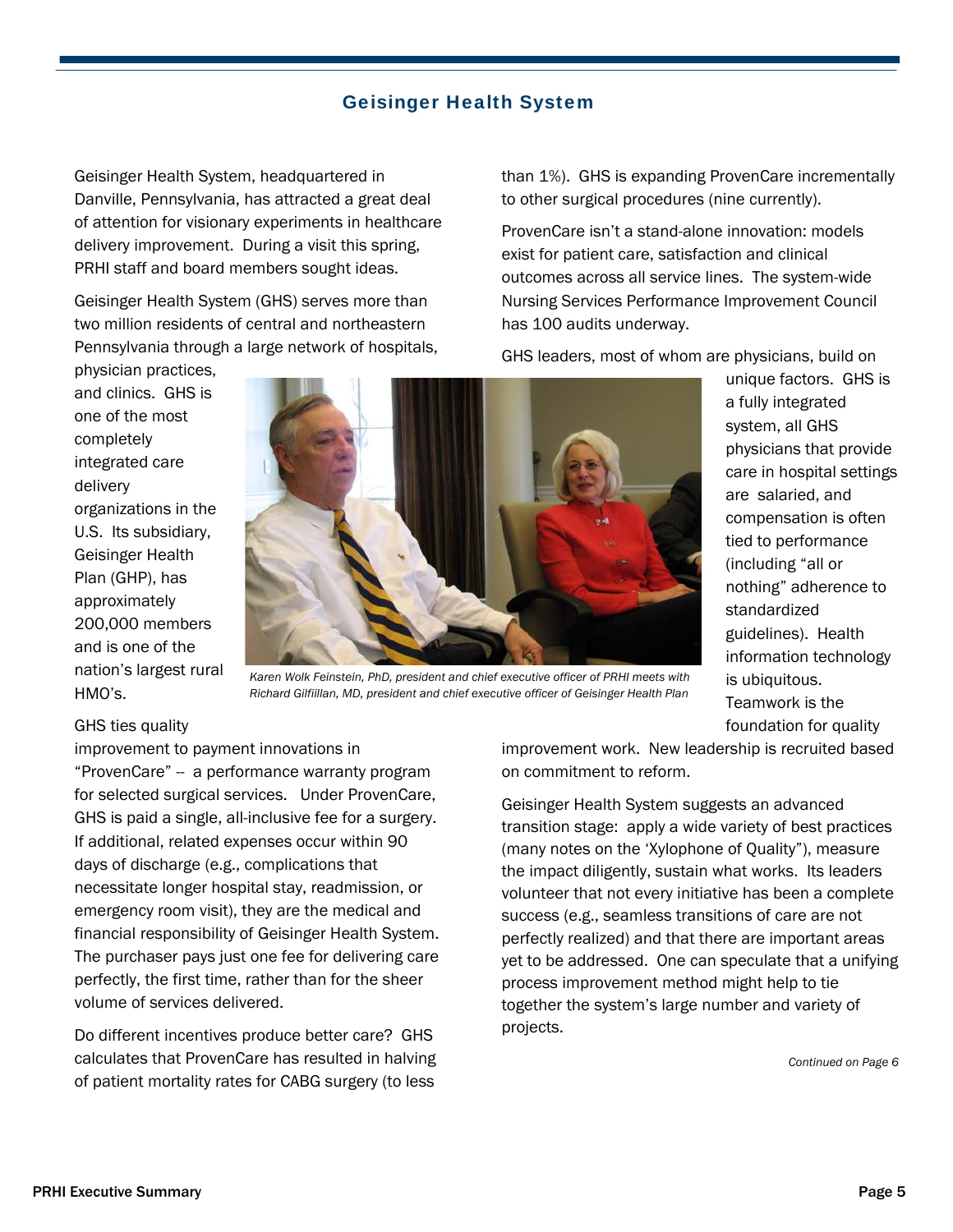### Geisinger cont'd.

Some current Geisinger quality and value initiatives illustrate transformative work underway.

 *Health information technology (HIT).*  Interoperable, high functionality EHRs in all GHS settings enable more effective primary care and disease management, medication management, transitions of care, and use of decision support tools in both outpatient and inpatient settings.

#### *Disease management.*

Geisinger Health Plan's ProvenHealth Navigator program blends together the Chronic Care Model and standards for Patient-Centered Medical Homes. Among chronically ill enrollees, there have been 12% fewer hospital admissions, nearly 12% fewer 30-day readmissions, and an 8% reduction in medical cost trend. GHS physicians fill out annual patient report cards that assess individual patients' adherence to healthy behaviors and treatment. Specialty clinics incorporate specially trained nurses to deal directly with "hard to manage" chronically ill patients.

#### *Reducing hospital readmissions.*

In addition to ProvenCare, GHS also emphasizes Interdisciplinary Care Review Teams (nursing, physical therapy, pharmacy, nutrition and more) to improve care coordination, detail discharge procedures, and assure medication reconciliation (identified by GHS as the largest contributing factor in its preventable readmissions, and targeted through EHR decision aids (medication prompts), pharmacy-driven improvement projects and more prominent roles for clinical pharmacy). Also directly related to reducing admissions is use of predictive modeling, employed by GHS and GHP to screen and assess for chronic diseases, monitor long-term health status, and identify highest risk Medicare patients (e.g., "Diabetes Bundle," etc.).

#### *Process Reliability Teams.*

These are hospital based and focus on "clinical micro-systems" – individual care delivery units. Quality improvement coaches are embedded in units for compliance with standardized care guidelines and a team approach to improvement.

#### *System-wide research.*

At the Henry Hood Research Center in Danville are the Geisinger Center for Health Research, Weis Center for Research, and Geisinger Center for Clinical Studies. These research arms encompass epidemiology, molecular and cellular biology, rural health, genomics, HIT, development of new healthcare models, and clinical trials management.



James M. Walker, MD is the Chief Health Information Officer at Geisinger Health System.

What is happening at Geisinger and at a handful of other systems to hit as many Quality Improvement and Cost Containment notes as possible sheds light on what can and should be implemented broadly.

Key points on which PRHI staff and board will reflect in coming weeks include: How can we in southwestern Pennsylvania structure a demonstration project around Geisinger methods and initiatives? Does the Geisinger Health System help us to understand the requirements for developing local accountable care systems?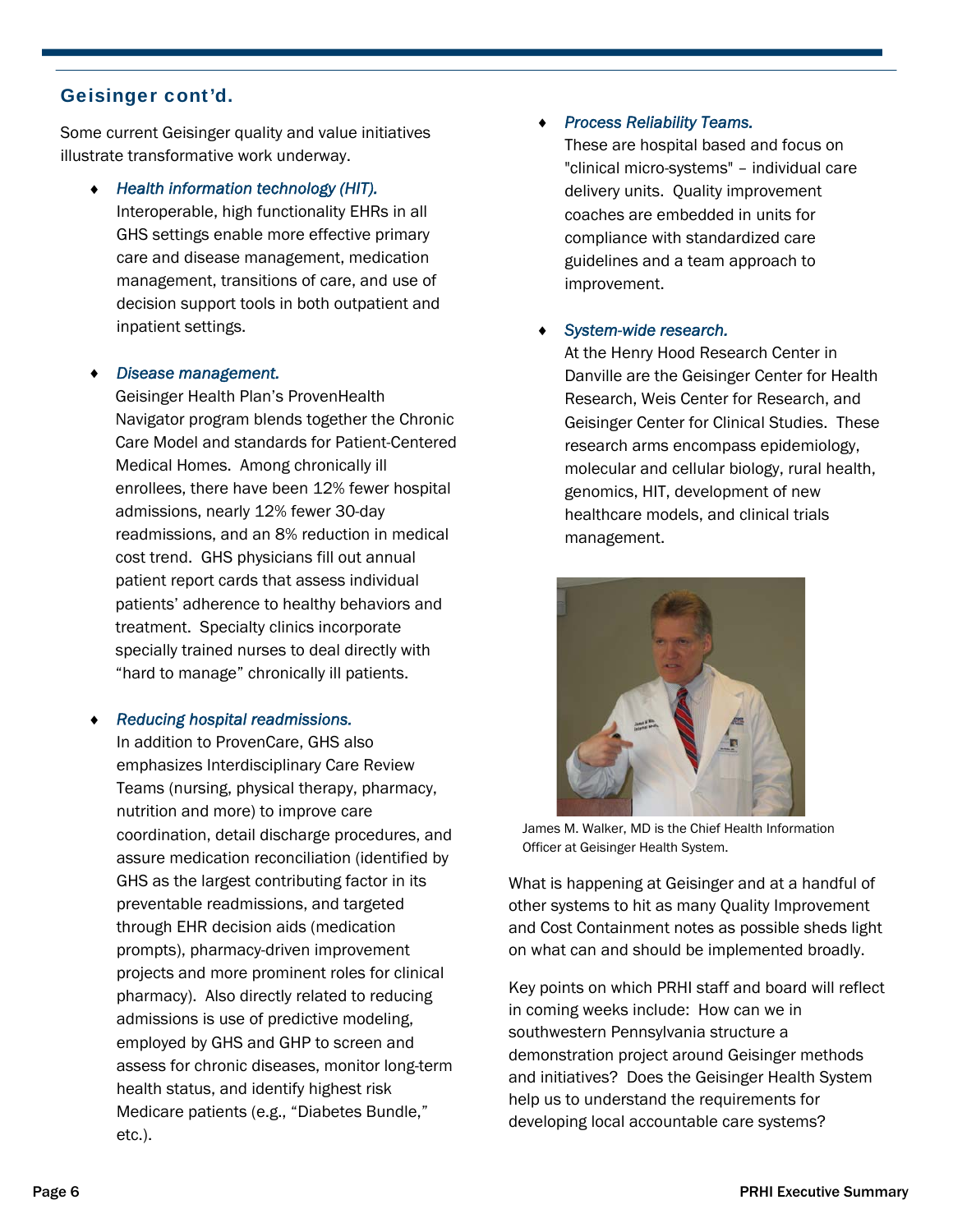# Comprehensive Healthcare Reform Legislation Emerges

Less than a month after the Geisinger visit came release of the U.S. Senate Finance Committee's initial outline ("Policy Options") for the major healthcare reform bill that Congressional leaders have promised to the President by the end of this year.

The Policy Options reinforce PRHI's priorities and projects:

#### Hitting the Notes:

- ◆ TRAINING in Quality Improvement; lifelong learning requirements; web-based practice improvement tools, rapid learning networks
- ◆ REDUCTION of INEFFICIENCY, fraud, waste and abuse
- DISEASE MANAGEMENT and Transitions in Care including care management and medication reconciliation
- ◆ NEW MODELS of CARE DELIVERY -- including Advanced Primary Care Medical Homes and Accountable Care Organizations
- INTEROPERABLE Health Information Technology
- ◆ PUBLIC REPORTING of performance data in hospitals, for MDs, in Skilled Nursing and Home **Health**
- $\triangleleft$  WORKFORCE Development -- particularly in primary care
- PAYMENT INCENTIVES for clinical and administrative excellence
- NEW MODELS OF PAYMENT

Overall, these options evoke a set of value-based healthcare targets that would serve to prevent readmissions, better integrate care and manage disease such as COPD, congestive heart failure, depression and diabetes, and generally strengthen primary care. This is indeed a rapidly moving boulder of reform, much in line with PRHI's early tenets.

It should be acknowledged that our southwestern Pennsylvania Congressional delegation has been extraordinarily accessible and supportive when PRHI sought help. Highlevel healthcare conferences in Washington, D.C. and elsewhere have supplied important opportunities to promote PRHI ideas directly to senior managers at CMS, administration officials, and key Congressional staff. A series of legislatively mandated public hearings also provided occasions for advocating on behalf of PRHI priorities.

### Accountable Care Networks

As this issue of Executive Summary goes to print, PRHI is moving to extend its current clinical improvement and demonstration projects through the alignment of groups of providers.

Known variously as accountable care organizations, systems, or networks, the development of formal or informal groupings of providers for better disease management has been posited by several healthcare researchers. Accountable care networks would knit together inpatient and outpatient providers, and perhaps skilled nursing, home health rehabilitation, and laboratory services. Better patient care and outcomes, indicated by objective performance measures, would yield higher reimbursements.

The possibility of supporting formation of one or

more accountable care networks occurred initially to PRHI when it applied for the CMS EHR Demonstration on behalf of southwestern Pennsylvania. PRHI's primary care practice recruitment strategy for the demonstration was based on practices that were owned by or aligned with a community hospital. By linking a hospital and its affiliated practices with EHRs and financial incentives for quality improvement, coordinated care across inpatient and outpatient settings, and shared resources and services for efficiency and quality improvement could be realized. Financial support for practice management assistance and practice staff training from Highmark, the Governor's Office, and local and national foundations add momentum to this concept.